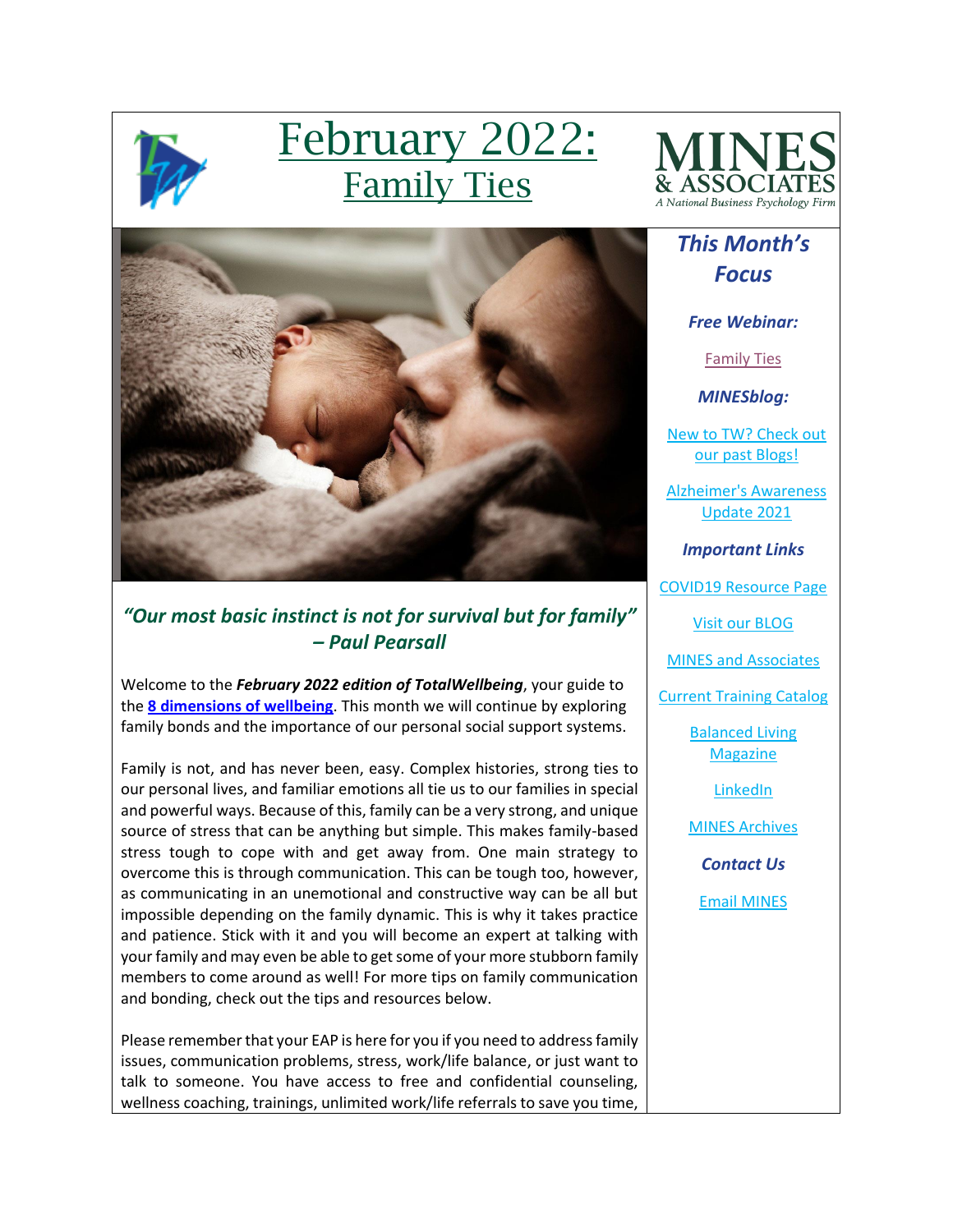and more. Plus, an online resource library full of proactive self-help tools! Visit [PersonalAdvantage](https://mines.personaladvantage.com/) for helpful articles, personal and professional development tools, and more!

To your total wellbeing,

The MINES Team

# *Strengthen Your Family Bond*

When we don't spend time with our family, we fail to nurture the relationships that matter most. Even though work and busy schedules may try to get in the way, it's important that you make building better relationships a priority in your household.

## **Ways to Spend More Time Together**

When a busy day bogs you down, it's easy to forget to spend time with those who are most important. However, by initiating simple routines at home, you can make sure that you take substantial time each day to connect with your loved ones:

- Dedicate the first fifteen minutes after you arrive home from work to check in with your children. Share one good thing and one bad thing that happened during your day, and support each other when needed.
- Make notes on a family calendar about when you will spend private time with each child. "Date night" with mom or dad can become the highlight of the child's week.
- Dedicate an hour after dinner or after your children go to sleep to spend time alone with your spouse.

## **Connect During Family Meetings**

It isn't healthy for any family to hold in aggravations or irritations. Instead, make time for a family meeting each week to talk about what's going on within a family. This would be a great time for children to talk about the way they feel about doing a particular chore, or for parents to share the way they feel about their load of housework. Invite both children and your partner to talk about their feelings openly.

## **Schedule Family Outings and Trips**

Sharing activities are a great way for the family to experience time with one another. Plan enjoyable events like going to a park, museum, camping, or a kayaking trip. If your child participates in extracurricular activities, this can also become a great time for everyone in the family to spend time together watching and supporting them. Afterwards, the whole family can go out to eat or grab ice cream to share stories about the event.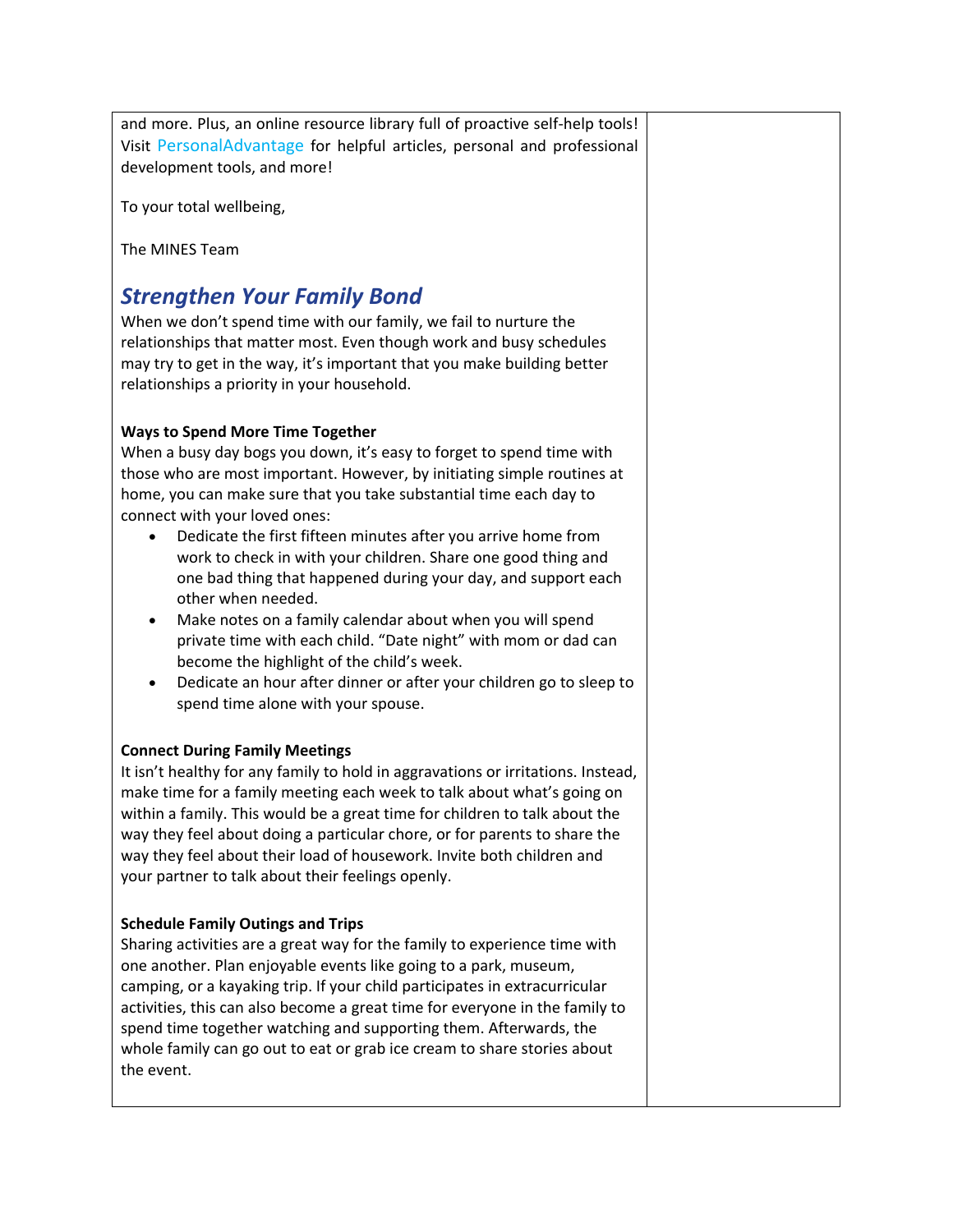#### **Handle an Argument in a Positive Way**

If an argument flares up, use the time constructively. Stick to the issue at hand without bringing up past problems. Work on finding a solution to the problem. Instead of bickering over little annoyances, try to give a little and compromise to help the family move forward.

#### **Listen to Differing Perspectives**

Listen openly and sincerely to the other person's perspective and then talk about your feelings on the same issues. Tell the other person that you value his or her feelings and want to understand his or her perspective. This will encourage the other person to do the same for you, and help you find a compromise that benefits everyone.

#### **Accept Feelings and Work Toward Solutions**

No matter how trivial an issue seems, value the other person's feelings and opinion of it. Listen to feelings and hurts, and then find ways to work through conflict and find solutions. Agree on solutions, and then implement changes.

Remember, if you or a household member are struggling with family issues, your employee assistance program is here for you. Resources include free and confidential counseling, wellness coaching, trainings, personal development tools, and more. **If you need additional information or to access services, please call MINES and Associates at 1-800-873-7138 today.** Also, [PersonalAdvantage](https://mines.personaladvantage.com/) has a ton of great resources and FREE [webinars.](https://mines.personaladvantage.com/section.jsp?module=section_100)

# *Family Demands and Pressures*

Family life can be a major source of stress, but there's a lot you can do to manage it effectively. First of all, you can improve your communication skills. Understand that communication is more than just talking to other people; listening is even more important. You can become a much more effective communicator by learning to be a better listener.

To learn how to improve family communication click here...

*If you or a member of your household needs assistance or guidance on any of these wellbeing topics, please call MINES & Associates, your EAP, today for free, confidential, 24/7 assistance at 800.873.7138.*

**To access past issues of** *TotalWellbeing* **please visit our [newsletters page.](http://www.minesandassociates.com/newsletters.html) This newsletter is aimed at providing helpful information about various aspects of your wellbeing and then connecting it all back to important and relevant parts of everyday life. If you have any thoughts, questions, or content you would like to see covered here please get in contact with us. You can email us directly by clicking [here](mailto:communications@MINESandAssociates.com)**.

*MINES does not warrant the materials (Audio, Video, Text, Applications, or any other form of media or links) included in this communication have any connection to MINES & Associates, nor does MINES seek to endorse any entity by including these materials in this communication. MINES*  accepts no liability for the consequences of any actions taken on the basis of the information provided herein, nor any additional content that *may be made available through any third-party site. We found them helpful and hope you do too!*